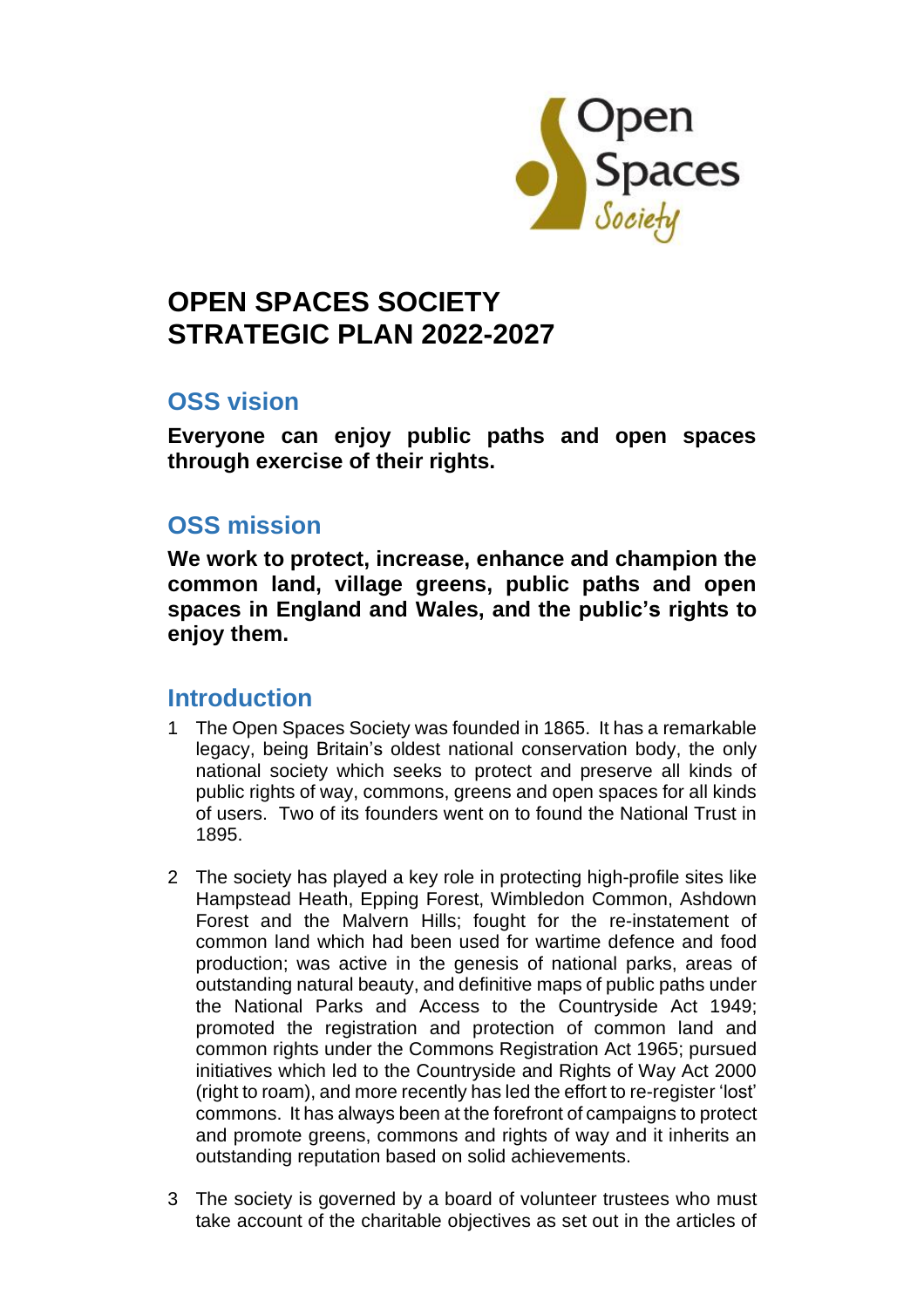association. It employs a small number of staff and contractors. It has one office in Henley-on-Thames, Oxfordshire. Our other volunteers are local correspondents, appointed for their knowledge and expertise to represent the society in their localities and to report quarterly on their work. The society is flexible, fleet of foot and not bureaucratic.

- 4 The current plan was adopted in 2018 to run until the end of 2024. The trustees undertook a mid-term review of the plan in 2021-22 and decided to roll it forward from 2022 to 2027 with a mid-term review in 2025. In the period since 2018 the society has had many solid achievements. We have:
	- developed our commons re-registration project, and applied to register 78 commons in England;
	- pursued two legal cases through the court of appeal, and more in the lower courts;
	- launched our Grant a Green campaign to promote voluntary registration of greens;
	- published charters for protecting and creating open spaces in England and Wales;
	- been represented on three expert groups advising the Welsh government on its proposed access reforms;
	- expanded and improved the information on our website;
	- provided a microsite of our lantern-slide collection;
	- created a new post of case officer (rights of way);
	- organised an event for our local correspondents to take place in 2022;
	- published new editions of *Our Common Land* and *Getting Greens Registered*;
	- updated our investment policy, and began to develop a policy on renewable energy in response to the climate crisis.
- 5 This new plan does not propose a change in direction but it updates and rolls forward the work we have been undertaking over the last three years. During that time, the society has been immensely fortunate to benefit from substantial legacies. In the five years of the next plan we intend to continue to invest this money in the society and its work, to expand our influence and reach. We shall also pursue cases in the courts where they meet our criteria for legal action.
- 6 There is much uncertainty in the world. Climate change is an enormous factor which must permeate our thinking. Green spaces, at the heart of our work, have a positive effect on the climate crisis. The pandemic has demonstrated the value of paths and open spaces for people's health and well-being, and has generated additional support for and interest in the society's work. We must capitalise on this opportunity. The society wants to see the new agricultural payments in England and Wales redirected to providing more and better access and to protecting the cultural heritage of commoning. A new regulatory system to ensure that farmers and land managers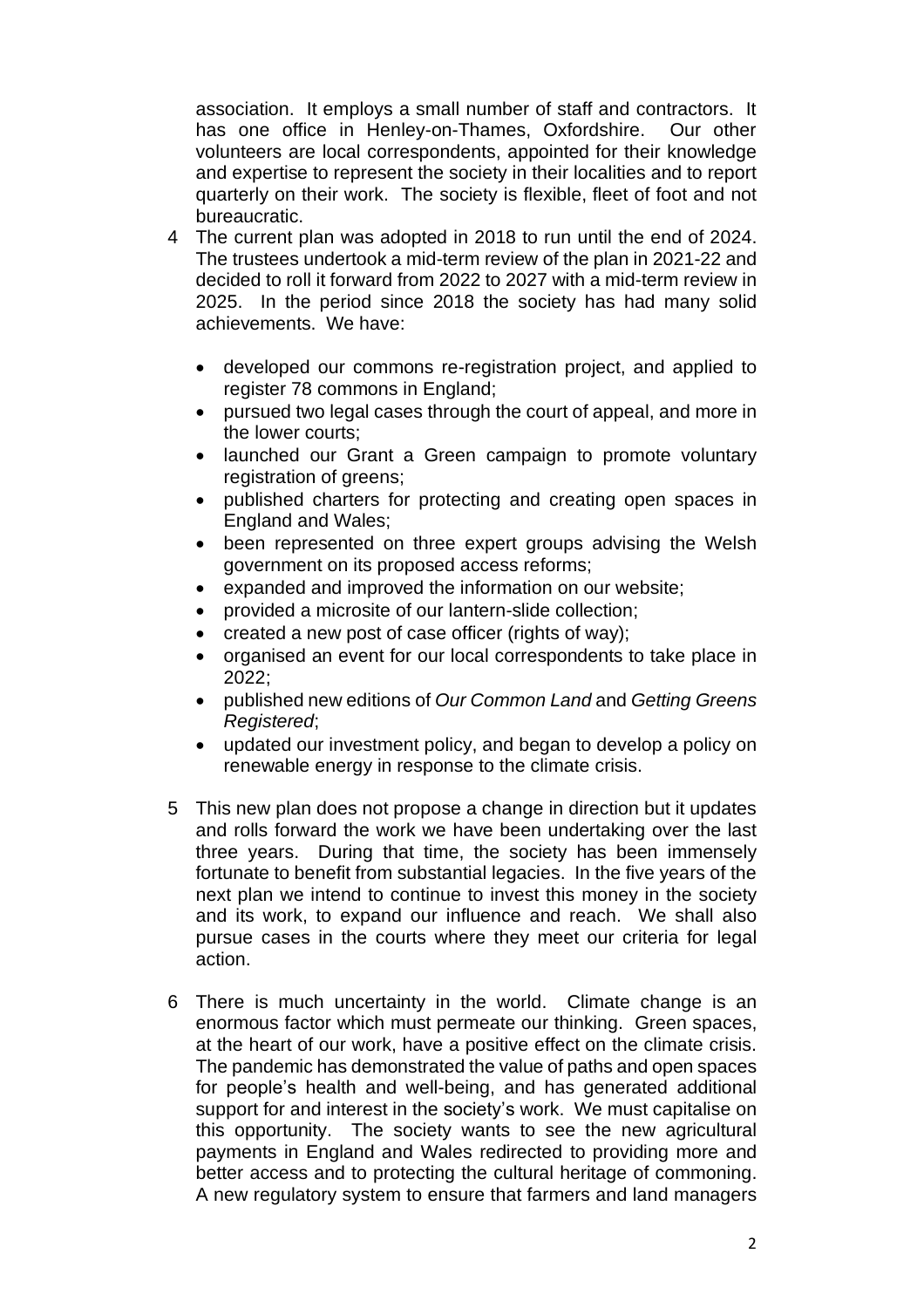respect the law on their land would reduce the burden on hardpressed highway authorities.

- 7 The Westminster government says it will revoke the 2026 deadline for recording paths on definitive maps in England, but we must not let up the pressure for recording historic routes, and must continue to press the surveying authorities to process the applications. The deadline for re-registering lost commons in Cumbria and North Yorkshire is 2027, and we are giving priority to this time-limited work.
- 8 The pandemic has led to a change in working arrangements, with more people, including our members of staff, working from home more of the time. We have created the new post of case officer (rights of way) but we still need to increase our capacity to deal with all the potential work, and to prioritise casework. We must support our existing local correspondents and recruit more.
- 9 As the laws in England and Wales increasingly diverge, we shall consider how to expand our capacity in Wales in order to be even more effective there.
- 10 As always, we are keen to work with others to achieve our common goals, and are grateful to all who continue to support our vital work.

#### **Structure of the plan**

11 This plan sets out the strategic themes which influence all our activities, followed by strategic goals linked to our charitable objects.

# **Overarching themes which influence all our activities**

To be able to deliver the campaigning objectives outlined below, the Open Spaces Society must ensure that it is an effective, efficient and sustainable organisation. We have identified four strategic themes of 'enabling activity' to underpin and apply to every part of our work.

## **Strategic theme 1 Climate change**

#### *Vision for 2027:*

#### *The society understands how it can play its part in mitigating the climate crisis and being an agent for positive change.*

ST1.1 In all our work we shall recognise and promote the positive impact that green spaces have on climate change. We shall make responsible choices to minimise and mitigate adverse impacts on climate, and ensure that all policy and operational decisions are mindful of climate implications. We shall promote schemes which sequestrate carbon, alongside environmental protection.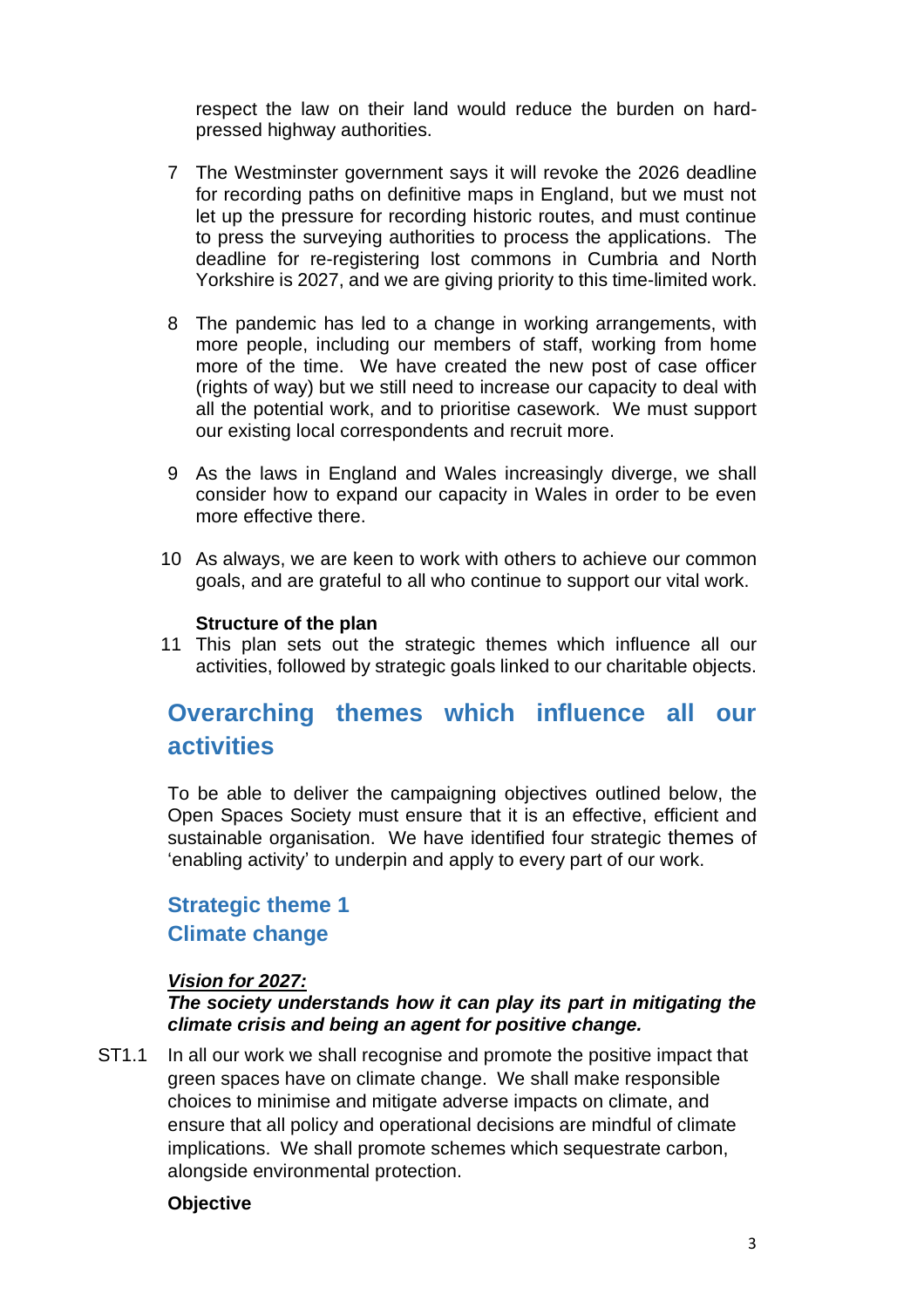ST1.2 We shall take account of climate change in all our decision-making.

# **Strategic theme 2 Diversity**

### *Vision for 2027: The society has broadened its reach and membership significantly.*

ST2.1 We shall seek to understand, and where appropriate, reach out to those parts of society that are under-represented within our membership, staff, volunteers or trustees, and potential members outside our existing network. We shall work to ensure that the enjoyment of open spaces is available to all.

### **Objective**

ST2.2 We shall learn from relevant groups and endeavour to extend our reach.

# **Strategic theme 3 Build the capacity of the society to deliver its mission**

### *Vision for 2027:*

### *The society has the human resources, physical infrastructure, and financial security to deliver its mission.*

ST3.1 The society will ensure that its work will continue beyond the timescale of this plan and well into the future.

#### **Objectives**

- ST3.2 We shall ensure we have:
	- i. a succession plan for staff, trustees, and other volunteers;
	- ii. training programmes for staff, trustees, and local correspondents;
	- iii. the necessary financial resources;
	- iv. appropriate, secure office accommodation.

# **Strategic theme 4 Engagement and education**

#### *Vision for 2027:*

*The society's profile and reputation are higher among policy makers and others working in related areas and it is better known, and respected more widely.*

- ST4.1 The society will direct more of its communication effort:
	- i. on policymakers and on those working in the environmental sector, endeavouring to raise our profile and have greater impact;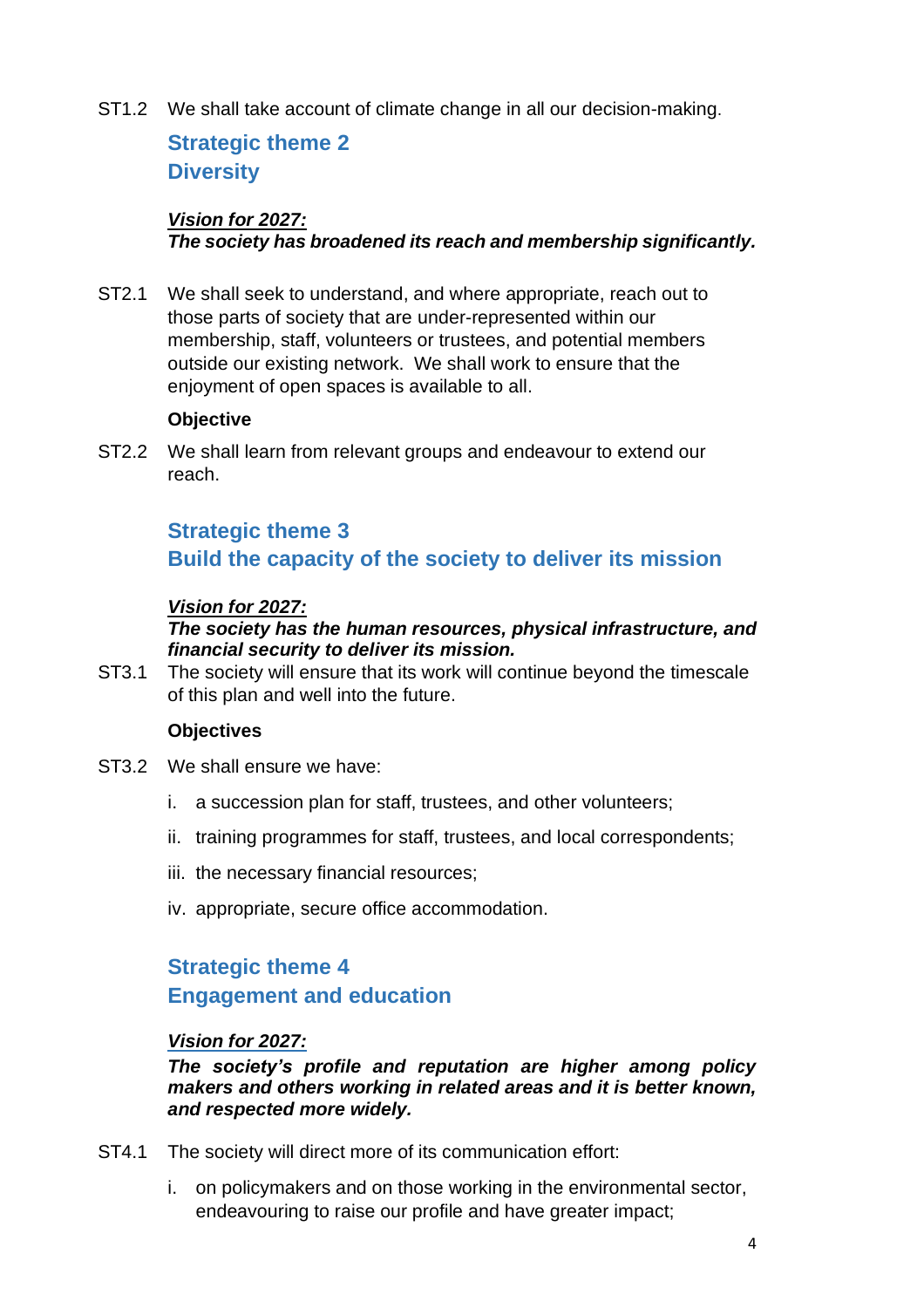ii. on new audiences, to broaden our reach and achieve our charitable objects over a greater breadth of society.

- ST4.2 The society will:
	- i. increase awareness of the importance of public open spaces and paths;
	- ii. increase understanding of people's rights to open spaces and paths;
	- iii. increase its profile in the public domain;
	- iv. in all our written work, publicity, digital communications, and press releases:
		- a highlight the importance of public open spaces and paths to public wellbeing;
		- b take opportunities to increase people's understanding of their rights to open spaces and paths;
		- c emphasise the seminal role OSS plays in the protection of such rights.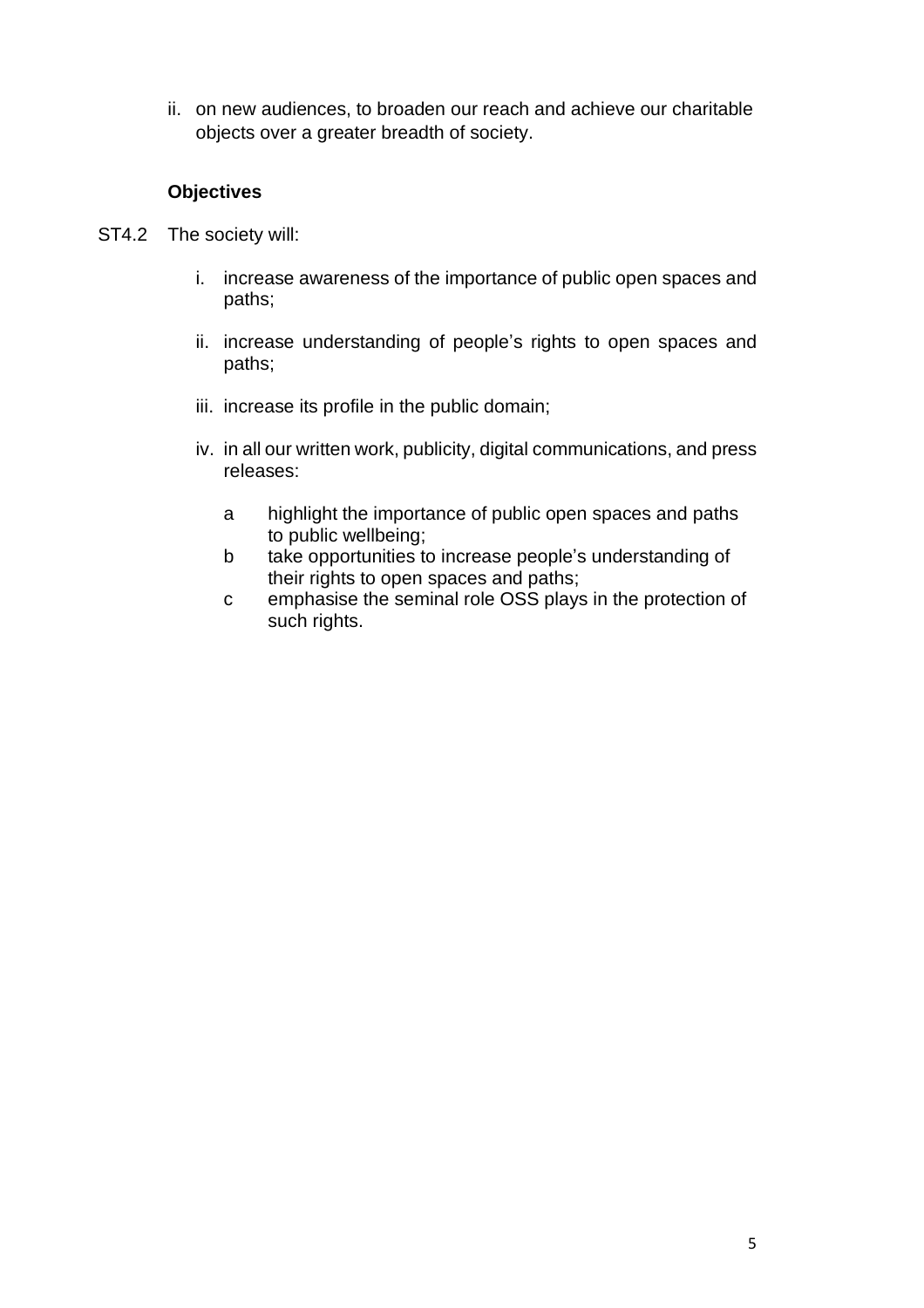# **OSS Strategic Goals 2022 – 2027**

Our Strategic Goals for 2022-27 are linked to our four charitable objects.

## **Charitable Object 1**

**To protect common land, open spaces and town and village greens from encroachment and, subject to the rights of the commoners, to secure their use by the general public.**

### *Vision for 2027*

*All public bodies actively enforce legislation in a timely manner to protect and maintain commons, greens and other open spaces for the public, and acknowledge their social, recreational and other values. There is widespread public awareness of their rights over such land.*

### **Strategic Goal 1**

**National and local government bodies enforce legislation to uphold and protect the rights of the general public to commons, greens and other open spaces without obstruction or encroachment, recognising their social, recreational, leisure, historical, environmental, educational and ecological value.**

- SG1.1 OSS will inform planning authorities and town, parish and community councils of the designations of commons, greens and public open spaces and their responsibilities to protect them.
- SG1.2 OSS will campaign for a legal duty on local authorities to take enforcement action against unlawful works on common land and town and village greens.
- SG1.3 OSS will take or support legal action to enforce the law on commons, greens and other open spaces and to protect them from misuse.
- SG1.4 OSS will identify commons for re-registration in each of the English pioneer areas and in Wales, and make applications to register all those for which a good case can be made by the deadline. OSS will take appropriate similar action in relation to subsequent defined areas and will campaign for the re-registration provisions to apply throughout England.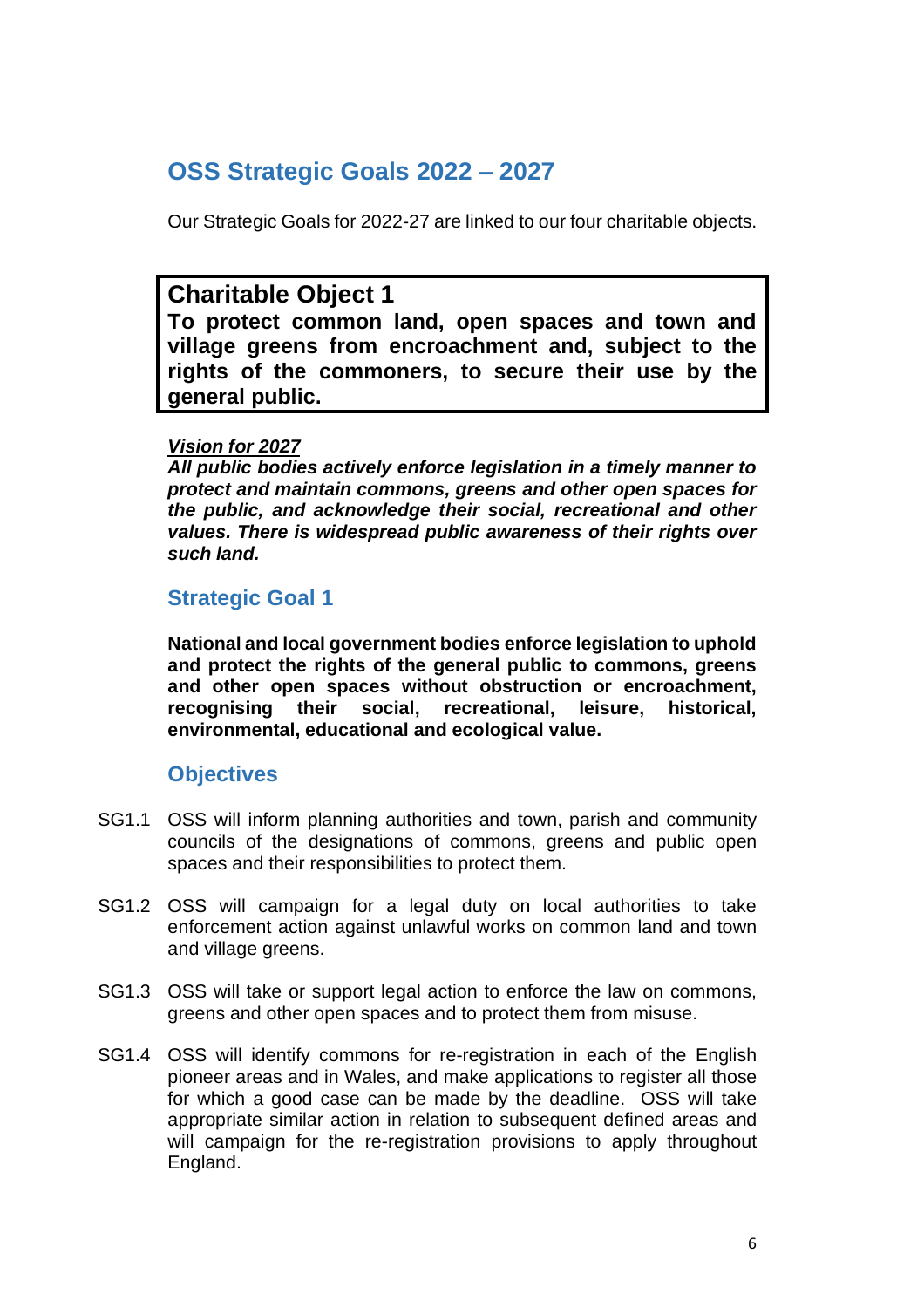- SG1.5 OSS will respond to all applications for works on, exchanges of, and reregistration of common land and town or village greens.
- SG1.6 OSS will encourage registration of qualifying spaces as town or village greens:
	- 1 by encouraging local correspondents, members and supporters to survey land in their communities and apply for registration;
	- 2 by encouraging landowners such as parish and community councils voluntarily to register such spaces.
- SG1.7 OSS will continue to be respected as a well-informed resource by those with responsibility for open spaces, both statutory and voluntary.
- SG1.8 OSS will inform landowners and commoners of their rights and obligations.

## **Strategic Goal 2**

**OSS will influence legislation and planning guidance to protect public open spaces, and access to them.**

#### **Objective**

SG2.1 OSS will develop and implement a campaign for proposals for major development to be required to include provision of open spaces protected through registration as town or village greens and, in England, Local Green Space.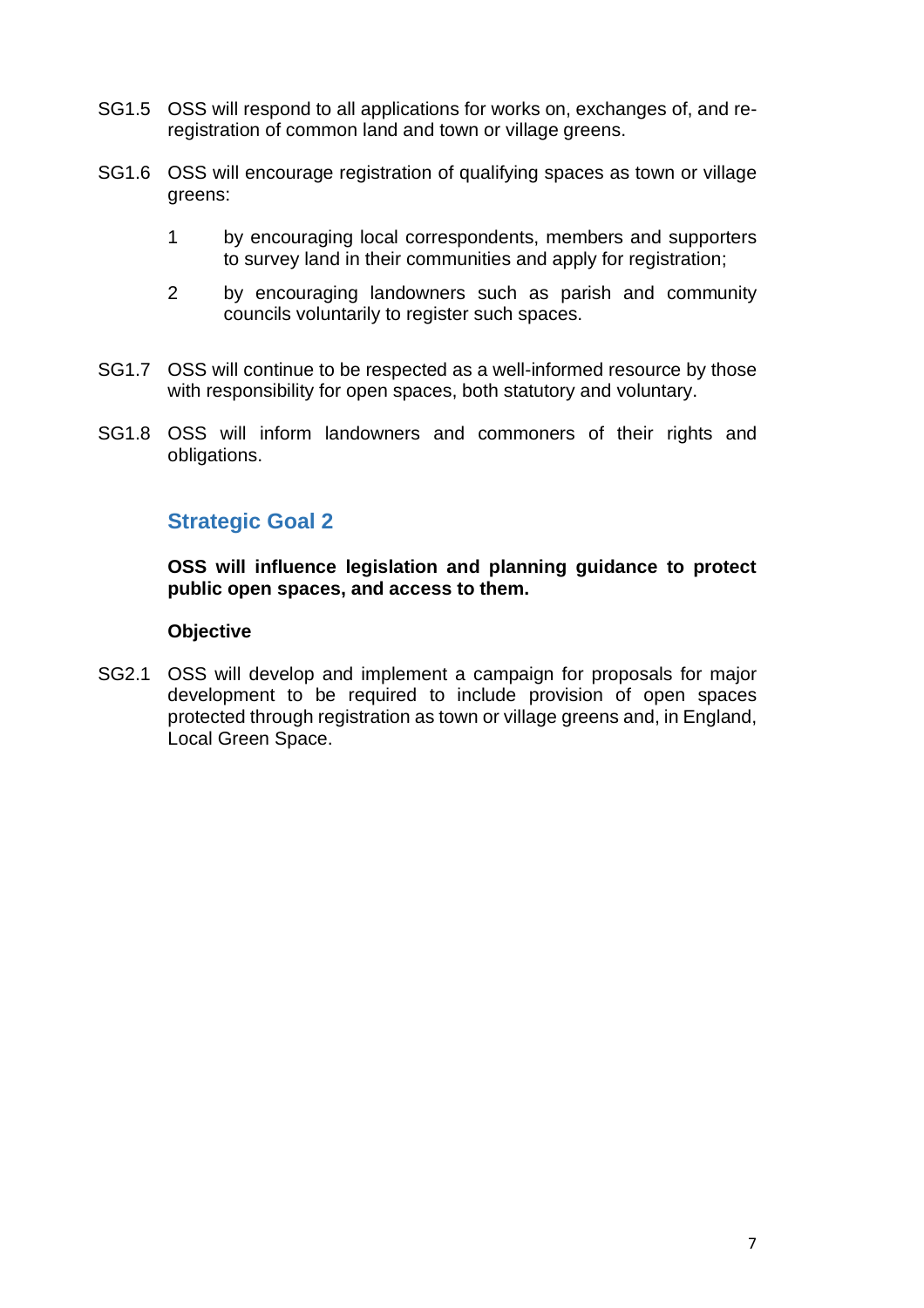**Charitable Object 2 To protect, preserve and enhance existing public paths and carriageways used mainly as public paths and to secure their proper recording, maintenance and signposting for the benefit of the public.**

*Vision for 2027 All public rights of way are recorded, well maintained and correctly signposted.*

## **Strategic Goal 3**

**OSS will ensure that applications are made to register historic and other routes on definitive maps.**

#### **Objectives**

- SG3.1 OSS will encourage and support its local correspondents, members and others to identify unregistered paths and ways, and apply for their inclusion on definitive maps.
- SG3.2 OSS will work with partner organisations to publicise the importance of this endeavour and the availability of information on the OSS website.

### **Strategic Goal 4**

**Statutory authorities record, maintain and signpost all public rights of way, to ensure public rights of access and movement for quiet enjoyment on paths are upheld and that all are fully accessible to the public.**

- SG4.1 OSS will campaign (with partners) for highway authorities to fulfil their statutory responsibilities with regard to signposting rights of way as required by law.
- SG4.2 OSS will support the development of a tool to help members (and members of the public) report obstructions, defective and missing signposts, and bridges and paths out of repair.
- SG4.3 OSS will take or support legal action, if appropriate, to require public bodies to enforce the law on public paths.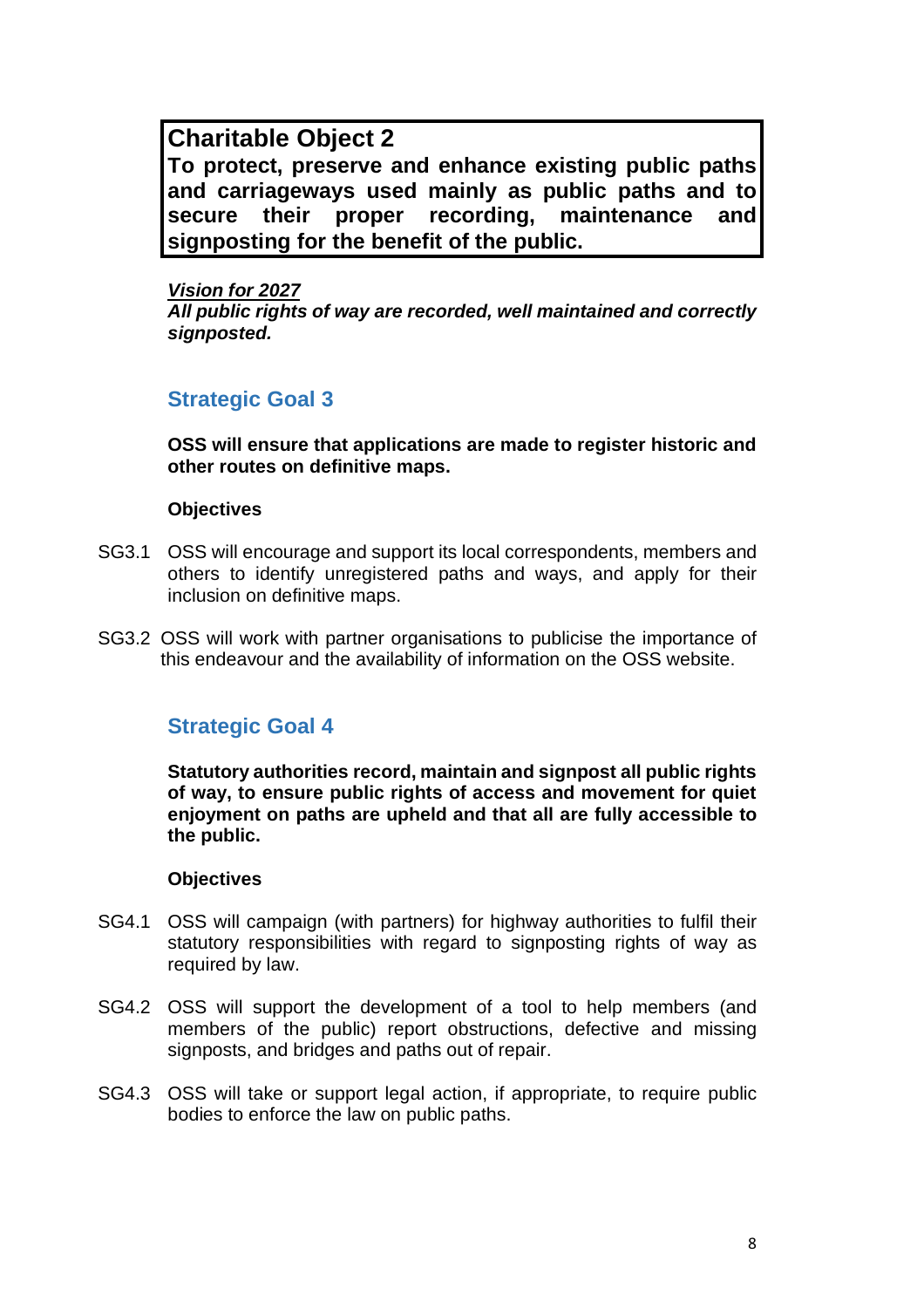## **Charitable object 3**

**To secure the creation and preservation of new public paths, open spaces, and access to and over open country for the benefit of the public.**

#### *Vision for 2027*

*All new major developments and the post-Brexit agricultural funding system include provision for protected public open spaces, public rights of way and public access.*

## **Strategic Goal 5**

**All major building-development includes provision and designation of adequate-sized, protected public open spaces and paths which have the potential to increase the health and wellbeing of residents. This includes not only preservation of existing rights of way but also the creation of new rights of way to promote non-motorised use.**

### **Objectives**

- SG5.1 OSS will lobby relevant bodies in England and Wales to include protected open spaces, and pedestrian, equestrian and cycle links in planning guidance and provide and promote advice to others on achieving this.
- SG5.2 OSS will campaign for statutory funding for public open spaces in England and Wales and for local authorities to have a statutory duty to maintain them.
- SG5.3 OSS will campaign for 'environmental net gain' in the 25-year Environment Plan (in England) to include provision for public open space, and that such space be included in conservation covenants.
- SG5.4 OSS will campaign for a new statutory scheme of conservation obligations in Wales.

## **Strategic Goal 6**

**Any future subsidy system provides for public access to be funded as a public good.**

### **Objectives**

SG6.1 OSS will work with others to develop and implement a campaign to persuade the Westminster and Welsh governments to include provision for public-access payments in any new agricultural policy, and to establish an effective regulatory scheme.